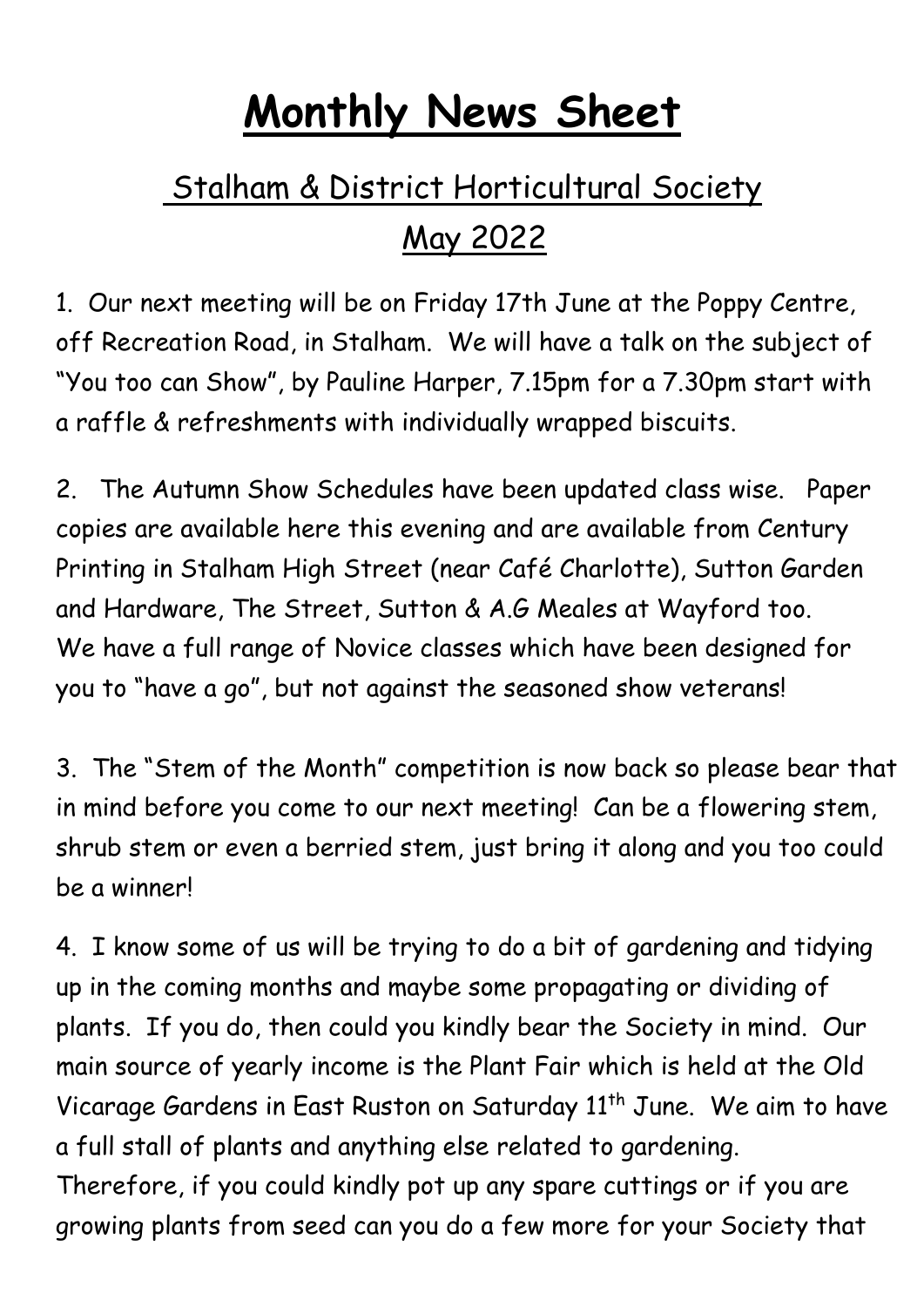we can sell on the stall. Monies raised go towards paying for the hire of the Poppy Centre, Society insurance, speakers etc.

5. Sadly we have been advised by her family that our scheduled speaker for July has recently died (her subject was orchids), therefore we are in the process of looking for another speaker. We will ket you know as soon as we find a new one.

6. Viv has arranged a visit to the Old Rectory at Catfield which opens its gardens to the public as part of the National Garden Scheme. This will be on Saturday 2<sup>nd</sup> July from 2.30pm to 4.30pm (approximately) with a cost of £5 for entry & £5 for tea and cake if you wish for it (pay on the day) & will be "ongoing & generous!" according to Penny our host. All monies raised are shared between Catfield Church & the NGS cancer related charities. It is set in 20 acres of grounds with beds & borders, pond walk, cutting garden, orchard, woods & habitat for animals, birds & insects.

7. Are any of you aware of a terrific gardening programme on BB2, mostly on a Friday evening called Beechgrove? It is a sort of Scottish version of Gardeners World, but unfortunately its only on for 30 minutes. But I have to confess, I am hooked and have it on "series record" so I don't miss an episode! It is both entertaining and informative and the presenters are so down to earth and tell you like it is. There are so many good features and hints and tips for the gardener both experienced and otherwise. They also enter small amateur gardening shows and give you advice on how to show and present your entries. I would definitely recommend a look!